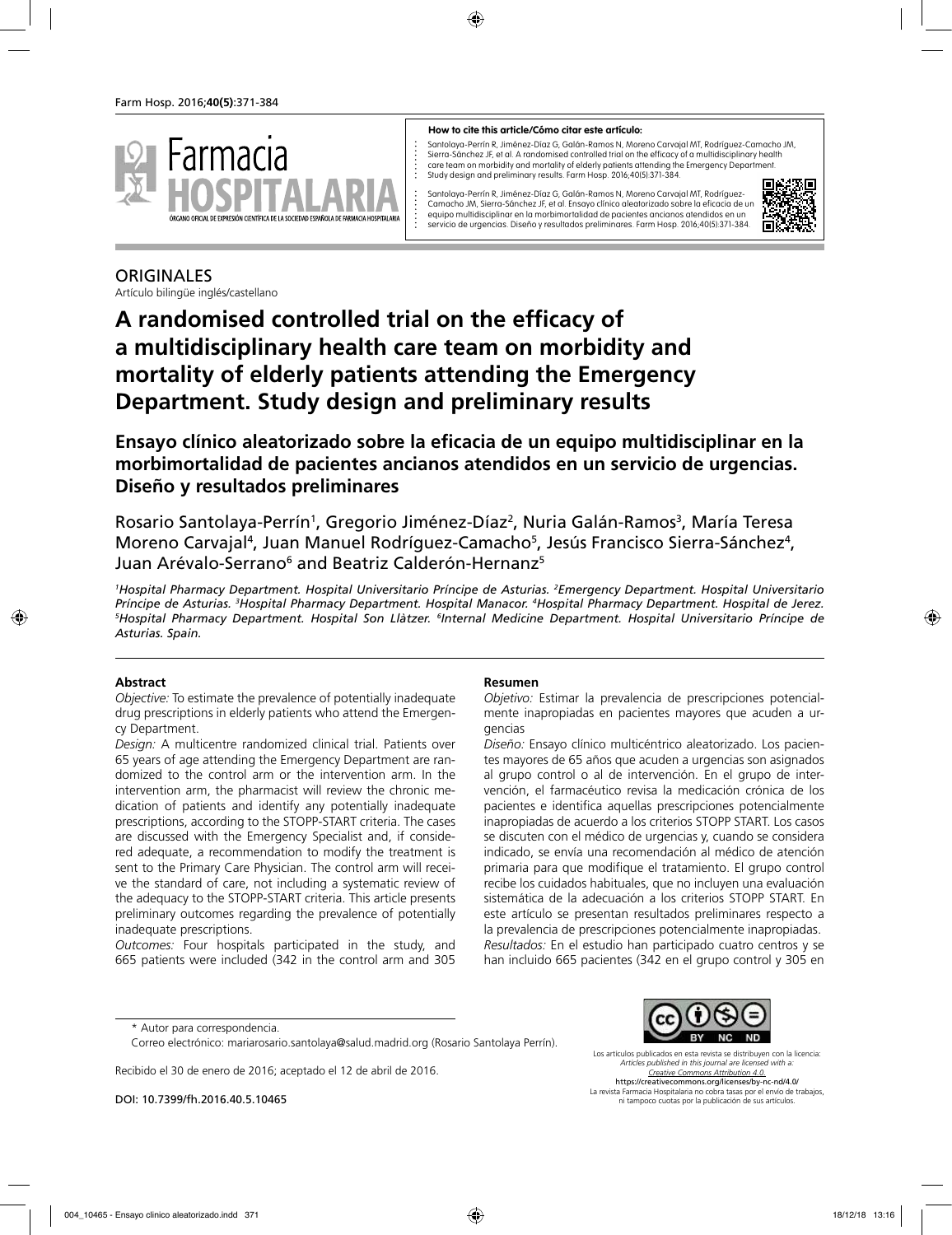in the intervention arm). The mean age in the control arm was 78.2 years *vs.* 78.99 in the intervention arm. The total number of medications received by patients at the time of inclusion was 3275. Of these, 9.3% (CI 95%: 8.3-10.4) were considered potentially inadequate prescriptions according to the STOPP criteria. On the other hand, 81.1% (CI 95%: 76.8-85.4) of the patients evaluated presented potentially inadequate prescriptions.

*Conclusion:* This study has detected a high prevalence of potentially inadequate prescriptions in elderly patients attending the Emergency Department.

#### **KEYWORDS**

Clinical pharmacist; Emergency Department; Continuity of care; Inadequate prescription; Elderly people

Farm Hosp. 2016;**40(5)**:371-384

### **Contribution of this study to scientific literature**

This study was designed in order to assess the efficacy, in terms of morbimortality, of the implementation of multidisciplinary teams in order to reduce the number of inadequate prescriptions in elderly persons. The high prevalence of inadequate prescriptions for these patients is widely known, as well as the clinical and economic problem entailed by this. Therefore, it is interesting to design strategies to reduce them. This study presents a team model which includes Emergency Specialists, Pharmacists, and Primary Care Physicians. This is an innovative strategy, and therefore requires an accurate assessment of its clinical utility.

The first step for developing this project is to determine the prevalence of this problem in the Emergency Departments, which is an aspect dealt with in this article. Besides, the qualitative analysis of these inadequate prescriptions will allow to prioritize targets of action, in order to have an intervention on the most prevalent problems.

#### **Introduction**

Pharmaceutical care in the Emergency Department is a clinical activity that has become increasingly important1,2. Numerous studies have been published, at a national and international level, showing the high prevalence of drug-related problems in patients managed at the Emergency Department, and the ability of the Pharmacist to prevent and correct them, working in collaboration with the multidisciplinary teams.

In this context, one of the better established activities is the review of the chronic treatment that the patient is receiving6-9. Drug-related problems (DRP) are the cause of a major proportion of hospital admissions $10,11$ . Their identification is necessary in order to treat the acute episode presented by the patient. Moreover, obtaining a el de intervención). La edad media en el grupo control ha sido de 78,2 años frente a 78,99 en el grupo de intervención. El número total de medicamentos que recibían los pacientes en el momento de la inclusión fue de 3.243. De estos, el 9,3% (IC 95%: 8,3-10,4) fueron considerados prescripciones potencialmente inapropiadas de tipo STOPP. Por otro lado, el 81,1%. (IC 95%: 76,8-85,4) de los pacientes evaluados presentaron prescripciones potencialmente inapropiadas.

*Conclusiones:* En el estudio se ha detectado una alta prevalencia de prescripciones potencialmente inapropiadas en pacientes mayores que acuden a urgencias.

#### **PALABRAS CLAVE**

Farmacéutico clínico; Urgencias; Continuidad asistencial; Prescripción inadecuada; Personas mayores

Farm Hosp. 2016;**40(5)**:371-384

list of chronic medication is part of the Medication Reconciliation Process, which is necessary in order to adapt the chronic therapy received by the patient to the new clinical situation presented at hospital.

Elderly persons are one of the populations more likely to present problems related with medication at Emergency Departments. This fact has been acknowledged by the American Geriatric Society and The American College of Emergency Physicians, that recommends the inclusion of a Pharmacist in the teams managing these patients<sup>12</sup>. This population will often present associated comorbidities, and receive many medications. It has been estimated that 6-30% of admissions of elderly persons are due to problems related with medications, and that a major proportion is due to potentially inadequate prescriptions (PIPs)<sup>13</sup>.

A number of explicit criteria have been developed to identify PIP. Beers Criteria have been the most widely mentioned in international geriatric literature, but their drawback is that they include a high proportion of drugs not marketed in Europe<sup>14</sup>. The STOPP-START criteria have been introduced more recently, and their clinical development has been conducted by the European Union Geriatric Medicine Society<sup>15</sup>. This is a tool that identifies potentially inadequate medication (STO-PP criteria) as well as potential omissions of medications (START criteria). STOPP-START criteria have been more strongly associated with the development of adverse reactions than Beers criteria<sup>16</sup>. Therefore, in recent years the STOPP-START criteria have been positioned as the method for PIP detection in our setting.

The primary objective of this article is to determine the prevalence of PIPs, as defined by the STOPP-START criteria, in patients managed at the observation area of the Emergency Department. A multidisciplinary program will be generated in order to promote adherence to these criteria. The impact of this program on the reduction of visits to the Emergency Department and hospitalizations will be the object of a subsequent publication.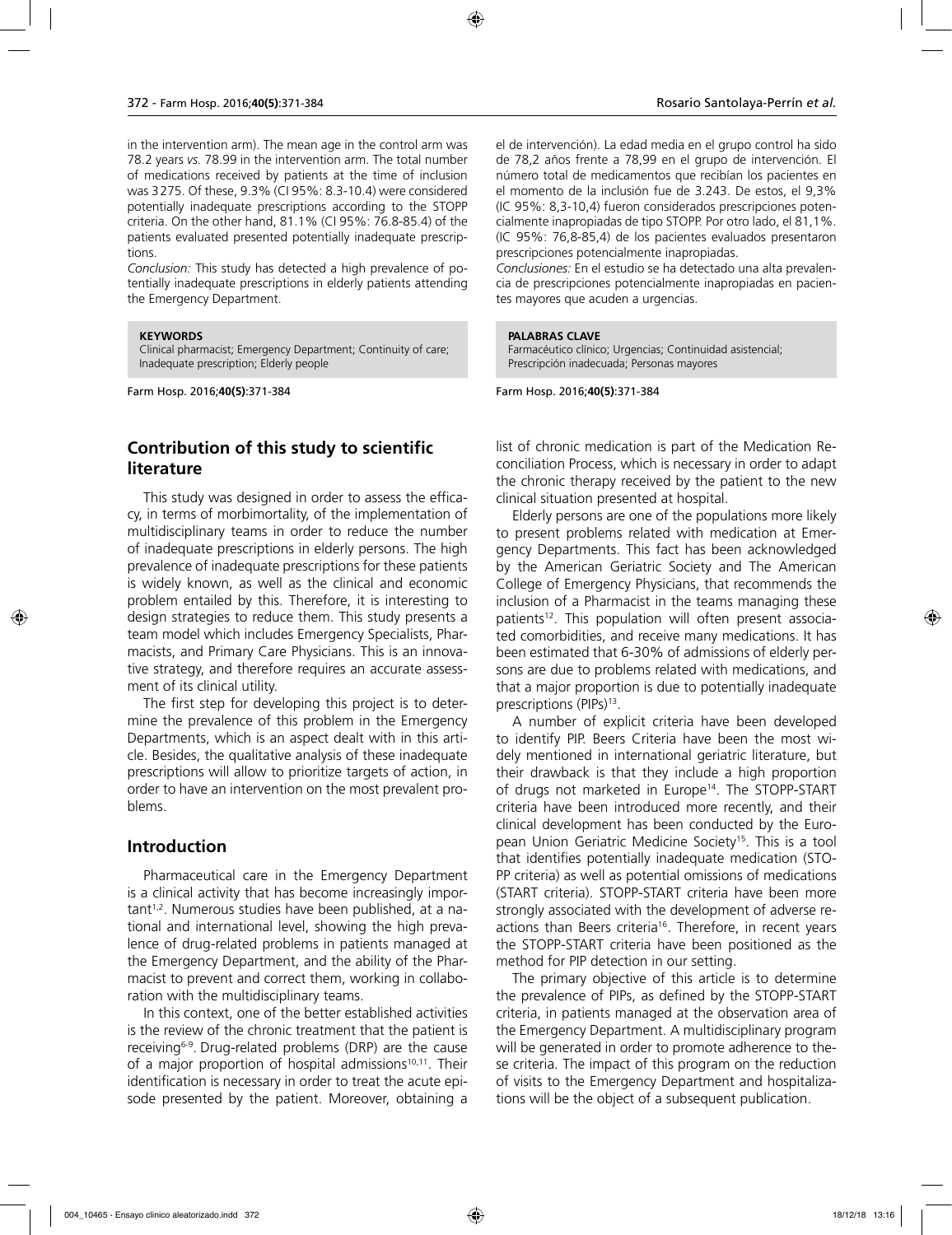### **Methods**

The study was a multicenter randomized and controlled clinical trial on >65-year-old patients who attended the Emergency Departments of the centres involved, and were managed at the observation areas. To be included, patients should be receiving at least one drug in the outpatient setting for one chronic condition, defined as any condition lasting over six months. The exclusion criteria were the following:

- − Patients managed by the Psychiatry Unit at the Emergency Department.
- − Patients in follow-up for palliative care.
- − Situations making communication impossible: patients without caregiver and with cognitive deterioration, language difficulties regardless of the assistance of a translator.
- − No written source of information available about the chronic treatment of the patient (report by the nursing / retirement home, hospital discharge report from the past year, or Primary Care report), except in those cases in which the treatment received by the patient could be physically confirmed.
- − Follow-up of chronic conditions conducted in a prívate medical center.
- − Patients who did not sign the Informed Consent Form in order to take part in the study.

Patients were randomly assigned to the control arm and the intervention arm.

The intervention consisted in the implementation of an interprofessional collaboration program between Hospital Pharmacists, Emergency physicians and Primary Care Physicians. The Pharmacist reviewed the treatment previous to the visit of the patient to the Emergency Department, assessing its adequacy to the STOPP-START criteria<sup>15</sup>. PIPs were identified according to these criteria, and this was communicated to the Emergency Physician

involved in the study. If the visit to the Emergency Department was related with the PIP, the emergency physician, could modified the patient's chronic treatment in the Emergency Discharge Report. In case the PIP was not corrected in the Emergency Report, the Primary Care Physician was informed once the patient had been discharged, with a recommendation to re-evaluate the treatment and follow the recommendations. Each participant centre determined its protocol of communication with Primary Care. The protocol was approved by the management of each centre (Table 1).

During this analysis of chronic treatment, any DRPs not included within the STOPP-START criteria, could be detected. DRPs were classified according to the 3rd Granada Consensus<sup>17</sup>. A plan to resolve these DRPs was also recommended using the same protocol of communication. DRPs were recorded as co-variables.

The control arm received standard medical and pharmaceutical care. A medication list was also obtained, but there was no systematic analysis for detection of PIPs according to the STOPP-START criteria.

The primary end point was the composite of visits to the Emergency Department and all cause hospital admissions 12 months after the intervention. This variable must also be measured at 3 and 6 months. This article presents the outcomes of a secondary variable defined in the project: patients with PIPs.

In order to estimate the sample size, it was assumed that, by eliminating PIPs, there would be an absolute reduction of 18% in the visits to the Emergency Department and urgent hospital admissions, and that 60% of the recommendations made by the pharmacists to the physician would translate into corrections of PIPs. By applying this reduction, it was estimated with a 95% level of confidence, an observational method accuracy of 5%, and an 80% statistical potency, that 555 patients were necessary. Assuming 20% of losses, the estimated sample size in order to conduct the study was of 666 patients.

| Centre | Protocol for communication                                                                                                                                                                                                                                                                                                                                                                                            |
|--------|-----------------------------------------------------------------------------------------------------------------------------------------------------------------------------------------------------------------------------------------------------------------------------------------------------------------------------------------------------------------------------------------------------------------------|
|        | Communication with PCP is conducted through institutional e-mail, sent twice per patient (the first e-mail will<br>be coded in order to protect patient identity). The therapeutic recommendation is sometimes specified in the<br>Discharge Report provided to the patient.                                                                                                                                          |
|        | Information to health centres through institutional e-mails sent to the Heads of each Clinical Unit.<br>Recommendations to the PC Pharmacist are sent by institutional e-mail and, subsequently, these are sent to the<br>managers of the Primary Care Centres using the model for sending recommendations. The managers will send<br>recommendations to PCPs for their consideration.                                |
| 3      | The therapeutic recommendation, signed by the Pharmacist and the Emergency Specialist, is specified in the shared<br>electronic clinical record. When opening the clinical record, the PCP will necessarily see this recommendation,<br>and an icon will indicate that this is a patient included in the study. The patient is given an appointment by the<br>Emergency Department for follow-up at discharge by PCP. |
| 4      | The therapeutic recommendation is specified in the electronic clinical record shared by Primary Care and Specialized<br>Care. The recommendation is also sent by email to the PCP managing the patient.                                                                                                                                                                                                               |
|        |                                                                                                                                                                                                                                                                                                                                                                                                                       |

**Table 1.** *Models of communication between the hospital and primary care* 

PCP: Primary Care Physician; PC: Primary Care.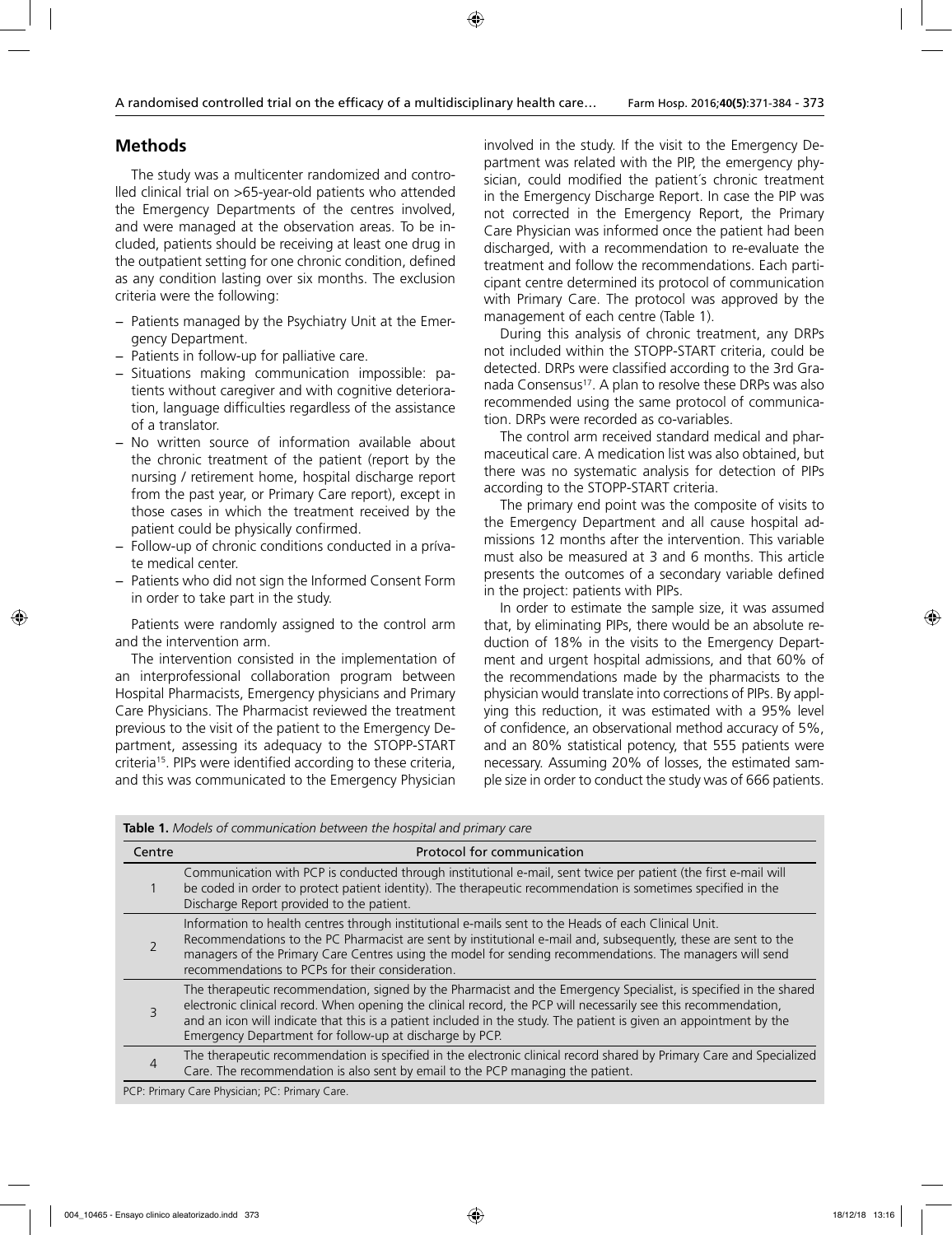Patients were randomly assigned to the control arm and the intervention arm. There was complete randomization by hospital and by intervention arm. The coordinating centre generated a table of random numbers for each centre, and was in charge of safe-keeping the randomization list for each centre. Researchers received closed envelopes. Patient selection was consecutive. The researcher opened the randomization envelope only after the patient had signed the Informed Consent Form.

#### **Statistical analysis**

The analysis of variables was conducted using the Chi-Square Test for categorical variables, Student's t Test for continuous variables that followed a normal distribution, and Mann-Whitney's U Test for those variables that did not follow the normal distribution. The mean and its typical deviation were estimated, as well as the median and its interquartile range, or the absolute and relative frequencies, as relevant.

For the statistical analysis of data, the SPSS statistical package version 18.0 was used (SPSS Inc, Chicago, IL, USA). *P*<0,05 values were considered significant.

Once the study has been completed, the primary variable will be analyzed. The Poisson Regression Model will be used. The model will include the influence of other variables: acceptance or not of the intervention, presence of PIPs according to the STOPP-START criteria, Charlson Comorbidity Index, gender, age, patient living or not in a nursing home, number of medications, research centre, method of communication with Primary Care, and presence of DRPs. The analysis will be conducted by Intention to Treat.

For the Mortality variable, a Cox Regression Method will be used, and the influence of other variables will be studied in the same way as in the primary variable.

#### **Ethical aspects**

This study was approved by the Ethics and Clinical Research Committee of the Coordinating Centre, and it

has received approval by the Spanish Agency of Medicines and Medical Devices.

Patients included in the study received oral and written information, and signed the Informed Consent Form in case they accepted to participate.

Data processing was conducted according to the Organic Law 15/1999, from December, 13th, on Personal Data Protection.

#### **Outcomes**

The study is currently conducted in four centres, and the inclusion period has been completed. In total, 666 patients have been included; one of them was excluded before conducting the intervention, because he had already been previously included, Out of the remaining 665 patients, 342 patients were randomly assigned to the control arm, and 323 to the intervention arm. The characteristics of the patients included are detailed in table 2.

For estimating the prevalence of PIPs, only those patients in the intervention arm have been considered, according to what was defined in the protocol.

In total, this group presented 3243 drug prescriptions; out of these, 303 (9.3%; CI 95%: 8.3-10.4) were STO-PP-type PIPs. 278 medications that patients were not receiving and should be initiated according to START criteria were identified, which represents an 8.6% (CI 95%: 7.6-9.5) of all the prescriptions analyzed.

Regarding the number of patients who presented PIPs, 262 of the 323 patients assigned to the intervention arm presented some type of PIP, which represents a prevalence of 81.1%. (CI 95%: 76.8-85.4). The majority of PIPs were of the STOPP type.

The description of the most frequent types of PIPs is detailed in tables 3 and 4. The majority of STOPP-type PIPs consisted in the inadequate use of benzodiazepines, followed by the use of antiaggregant drugs. The molecules more frequently involved in STOPP-type PIPs are described in table 5. Regarding START-type PIPs, the

| Characteristics                      | Control arm | Intervention arm | P     |
|--------------------------------------|-------------|------------------|-------|
| Gender:                              |             |                  | 0.614 |
| Female                               | 183 (53.5%) | 166 (51.6%)      |       |
| Male                                 | 159 (46.5%) | 156 (48.4%)      |       |
| Age: mean (SD)                       | 78.2 (7.82) | 78.99 (7.59)     | 0.129 |
| Origin:                              |             |                  | 0.445 |
| Own home                             | 327 (95.6%) | 313 (97.5%)      |       |
| Socio-sanitary centre                | $13(3.8\%)$ | $7(2.2\%)$       |       |
| Charlson adjusted by age: mean (SD)  | 2.85(2.3)   | 3.05(2.15)       | 0.077 |
| Number of medications: median, (IQR) | 8(5)        | 9(6)             | 0.008 |
| Patients admitted                    | 148 (43.3%) | 169 (52.5%)      | 0.018 |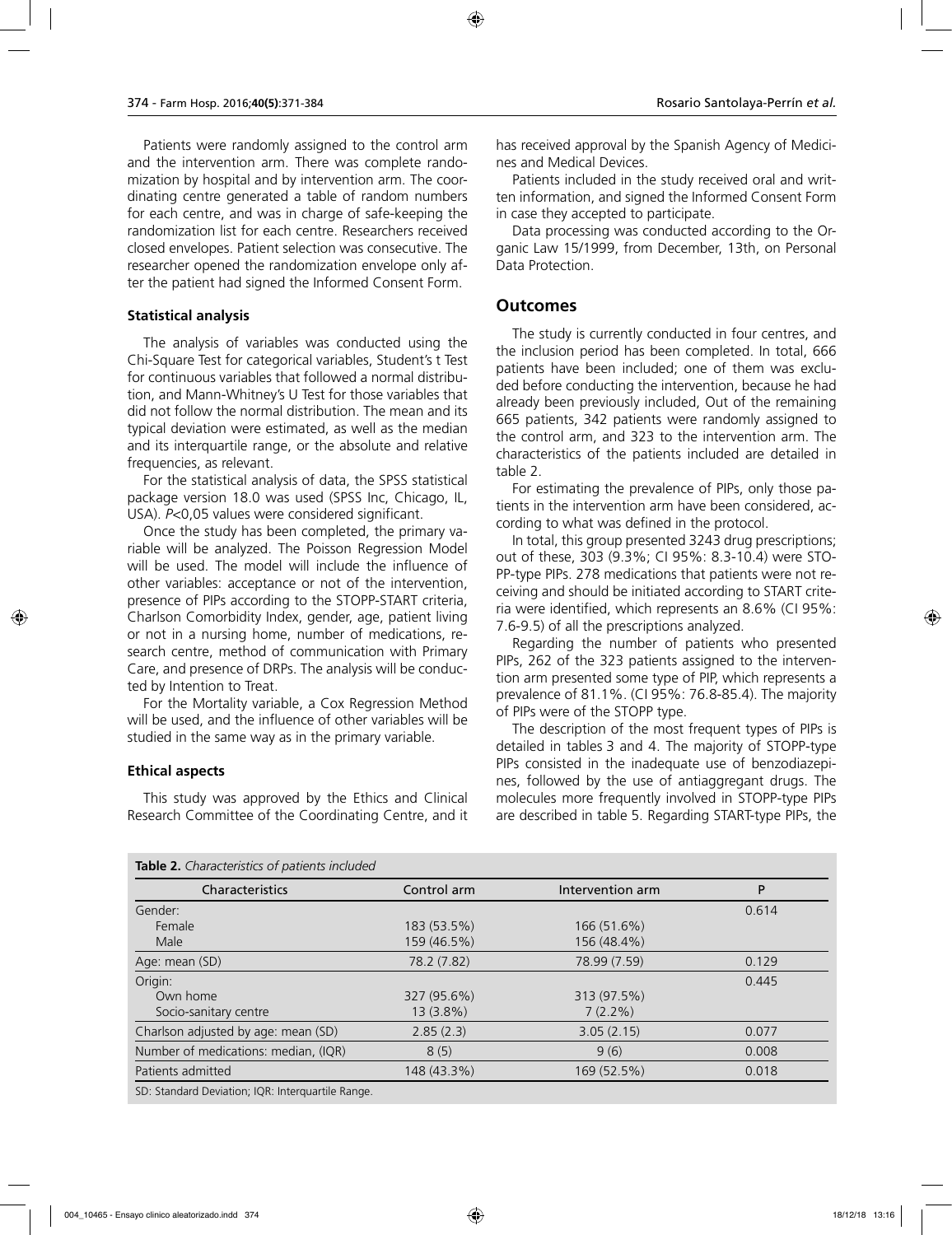**Table 3.** *Description of the most prevalent STOPP-type potentially inadequate prescriptions*

| <b>STOPP</b> criteria                                                                                  | No. of PIPs | $\frac{0}{0}$ |
|--------------------------------------------------------------------------------------------------------|-------------|---------------|
| Use of benzodiazepines during more than 4 weeks                                                        | 111         | 36.63         |
| Prescription of two drugs of the same class                                                            | 25          | 8.25          |
| ASA for chronic treatment at doses >160mg/day                                                          | 24          | 7.92          |
| ACE inhibitors or ARA-II in patients with hyperkalemia                                                 | 15          | 4.95          |
| Prescription without an evidence-based indication                                                      | 10          | 3.30          |
| Opioids prescribed without laxative                                                                    | 9           | 2.97          |
| Thiazide diuretics with hypokalemia, hyponatremia, significant hypocalcemia, or a past history of gout | 6           | 1.98          |
| Long-term sulfonylureas for Diabetes Mellitus II                                                       | 6           | 1.98          |
| Loop diuretics for hypertension in patients with urinary incontinence                                  | 5           | 1.65          |
| NSAIDs in combination with oral anticoagulants                                                         | 5           | 1.65          |
| Digoxin for chronic treatment at doses >125 mcg/day with eGFR < 30 ml/min/1.73 m2                      | 5           | 1.65          |
| NSAIDs with $e$ GFR $<$ 50 ml/min/1.73 m2                                                              | 5           | 1.65          |
| NSAIDs or colchicine at long term (> 3 months) for the chronic treatment of gout                       | 5           | 1.65          |
| Z-hipnotics and risk of falls                                                                          | 5           | 1.65          |
| PIP: Potentially Inadequate Prescription                                                               |             |               |

#### **Table 4.** *Description of the most prevalent START-type inadequate prescriptions*

| <b>START</b> criteria                                                                                                                                                              | No. of PIPs | $\frac{0}{0}$ |
|------------------------------------------------------------------------------------------------------------------------------------------------------------------------------------|-------------|---------------|
| Pneumococcal vaccine according to the local protocol                                                                                                                               | 134         | 48.20         |
| Statins with well-documented history of coronary, cerebral, or peripheral vascular disease                                                                                         | 26          | 9.35          |
| Annual flu vaccination                                                                                                                                                             | 24          | 8.63          |
| ACEs for systolic heart failure and/or ischemic cardiopathy                                                                                                                        | 16          | 5.76          |
| Laxatives for patients taking opioids regularly                                                                                                                                    | 14          | 5.04          |
| Calcium and vitamin D supplements for patients with known osteoporosis and/or previous fractures<br>due to fragility and/or bone mineral density with $T < 2.5$ at multiple points | 9           | 3.24          |
| Vitamin D supplements for elderly patients who do not leave their home, suffer falls or have osteopenia                                                                            | 9           | 3.24          |
| Antiaggregants with well-documented history of coronary, cerebral, or peripheral vascular disease                                                                                  |             | 2.52          |
| ACE inhibitors for CHF or well-documented coronary arterial disease                                                                                                                |             | 2.52          |
| Beta-blockers for ischemic cardiopathy                                                                                                                                             | 5           | 1.80          |
| Inhaled beta-2 agonist or antimuscarinics (e.g. ipratroprium, tiotropium) prescribed for mild to<br>moderate asthma or COPD                                                        | 5           | 1.80          |

PIP: Potentially Inadequate Prescription

most frequent was lack of compliance with anti pneumococcal vaccination.

#### **Discussion**

Patients over the age of 65 years are pluripathological patients who often transit across health care levels. Therefore, different strategies are being developed with the aim to facilitate an adequate continuity of care<sup>18</sup>. Our program of collaboration between Emergency Specialists, Pharmacists, and Primary Care Physicians, for the management of medication in elderly patients, is an interesting initiative, because these patients will visit frequently the Emergency Units. The outcomes of this

study will allow to assess if these teams are able to improve the morbimortality of patients through a reduction in PIPs.

Pharmaceutical care in Emergency Departments is becoming an increasingly established practice, but there are few studies to measure its impact on clinical variables, and few studies focus on interventions over chronic treatments targeted at Primary Care Physicians. Okere and col<sup>19</sup> conducted a study with similar characteristics, and were not able to demonstrate a reduction in visits to the Hospital Emergency Departments, though there was a reduction in urgent patient care. This study was conducted in another healthcare system, and therefore its outcomes might not be comparable. Moreover, Gorgas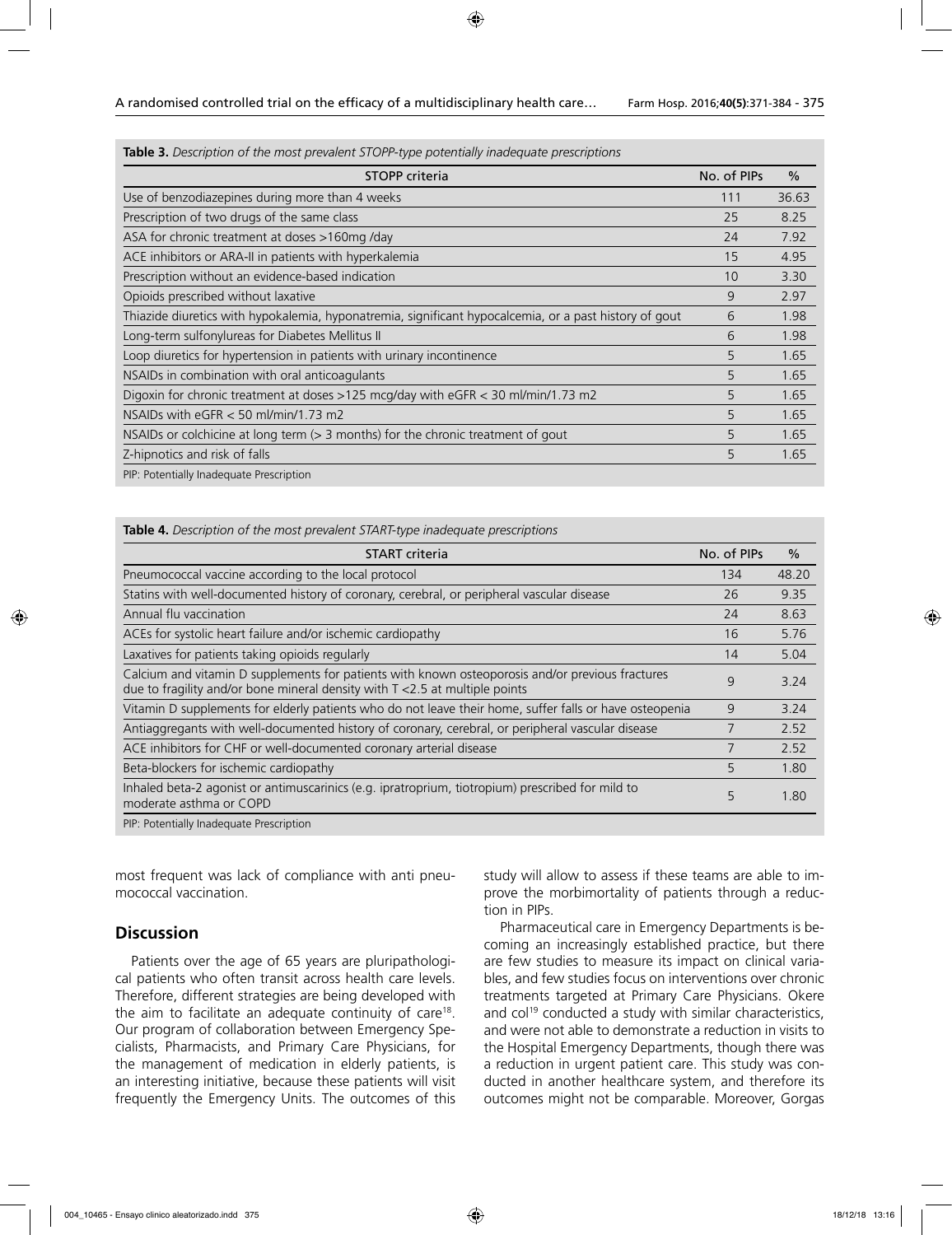| <b>Table 5.</b> Molecules most frequently involved in |  |  |
|-------------------------------------------------------|--|--|
| STOPP-type inadequate prescriptions                   |  |  |

| Molecule                                | Frequency      | % out<br>of total<br><b>STOPP-PIPS</b> |
|-----------------------------------------|----------------|----------------------------------------|
| Lorazepam                               | 47             | 15.51                                  |
| <b>ASA</b>                              | 27             | 8.91                                   |
| Bromazepam                              | 21             | 6.93                                   |
| Lormetazepam                            | 14             | 4.62                                   |
| Furosemide                              | 11             | 3.63                                   |
| Alprazolam                              | 9              | 2.97                                   |
| Digoxin                                 | 9              | 2.97                                   |
| Enalapril<br>(alone or in combination)  | 8              | 2.64                                   |
| Zolpidem                                | 8              | 2.64                                   |
| Omeprazole                              | 7              | 2.31                                   |
| Clonazepam                              | 6              | 1.98                                   |
| Diazepam<br>(alone or in combination)   | 6              | 1.98                                   |
| Metamizole                              | 6              | 1.98                                   |
| Clorazepate                             | 5              | 1.65                                   |
| Colchicine<br>(alone or in combination) | 5              | 1.65                                   |
| Diltiazem                               | $\overline{4}$ | 1.32                                   |
| Glicazide                               | $\overline{4}$ | 1.32                                   |
| Bisoprolol                              | 3              | 0.99                                   |
| <b>Budesonide</b>                       | 3              | 0.99                                   |
| Buprenorphine                           | 3              | 0.99                                   |

and col<sup>20</sup> evaluated the efficacy of an inter-level Pharmaceutical Care Program, with participation by Hospital, Primary Care and Community Pharmacists. Patients who were admitted to hospital were selected. These authors did not find any significant differences in re-admissions. As far as we know, no study has been published involving the coordination of the Hospital Pharmacist, the Emergency Physician and the Primary Care Physician. Outcomes will allow to assess the interest of developing this type of programs over other pharmaceutical care initiatives which have already demonstrated its utility.

So far, the period of inclusion in the study has been completed, which allows to evaluate the prevalence of PIPs in those patients included. The result achieved was 81.1% of patients, which is superior to that mentioned by other authors that have studied patients with a similar complexity index, and have found frequencies between 35.9% and 61.3%21-23. However, it is lower than the one mentioned by Delgado and col<sup>24</sup>, who analyzed drug-related problems and PIPs in elderly patients, and found that 29% of the prescriptions analyzed were PIPs according to the STOPP criteria analyzed, vs. the 9.3% found in our study. A possible explanation could be that

their study included patients with higher complexity, with many of them living in nursing homes.

Regarding the qualitative analysis of PIPs, the majority are of the same type. Thus, 36.6% consist in the excessive use of benzodiazepines, and 7.9% consist in high doses of acetylsalicylic acid. Other authors have found similar data regarding inadequate use of benzodiazepines<sup>22</sup>. This is interesting, because the risk of falls and hospital admissions in elderly patients who use benzodiazepines has been well documented<sup>25,26</sup>; therefore, based on these data, the design of educational strategies targeted to prescribing physicians and patients in order to reduce their use could become a priority.

Regarding START criteria, the higher number of PIPs is due to the lack of anti pneumococcal vaccination according to the local protocol; but this could be due to the recent launch of the conjugated vaccine at the time of patient inclusion, and a reduction over time is expected. Another finding was the high frequency of the lack of use of statins in patients with vascular disease, as well as of ACE inhibitors in patients with heart failure. These results are similar to those reported by other authors $22,23$ .

Our study presents limitations. This is a study which requires a great level of coordination with Primary Care, and this can vary in the different participating centres. In order to minimize its influence, the centres involved were required to send to the coordinating centre a protocol for communication with Primary Care approved in the centre. Randomization was stratified by centre; and the method of communication and level of acceptance of the interventions conducted will be entered into the statistical analysis.

Finally, it is worth mentioning that the study of these differences in communication between levels of care could be of great interest. In some centres, communication has been based in the use of computer tools. The development of these tools is necessary, but it does not assure that the physician responsible of the next level of care reads the recommendation. Some centres add an extra communication by e-mail, as a form of alert, to these computer media. Finally, one centre has incorporated the profile of Health Centre Manager, instead of using direct communication between professionals. The analysis of the differences in outcomes between centres can be useful in order to decide which Continuity of Care Procedure presents a higher utility. The ideal coordination model has not been determined, and the outcomes of this study can provide data to define it.

## **Relación de investigadores participantes**

- − Rosario Santolaya Perrín. Servicio de Farmacia. Hospital Universitario Príncipe de Asturias.
- − Gregorio Jiménez Díaz. Servicio de Urgencias. Hospital Universitario Príncipe de Asturias.
- − Erza Honan Roiz Andino. Servicio de Urgencias. Hospital Universitario Príncipe de Asturias.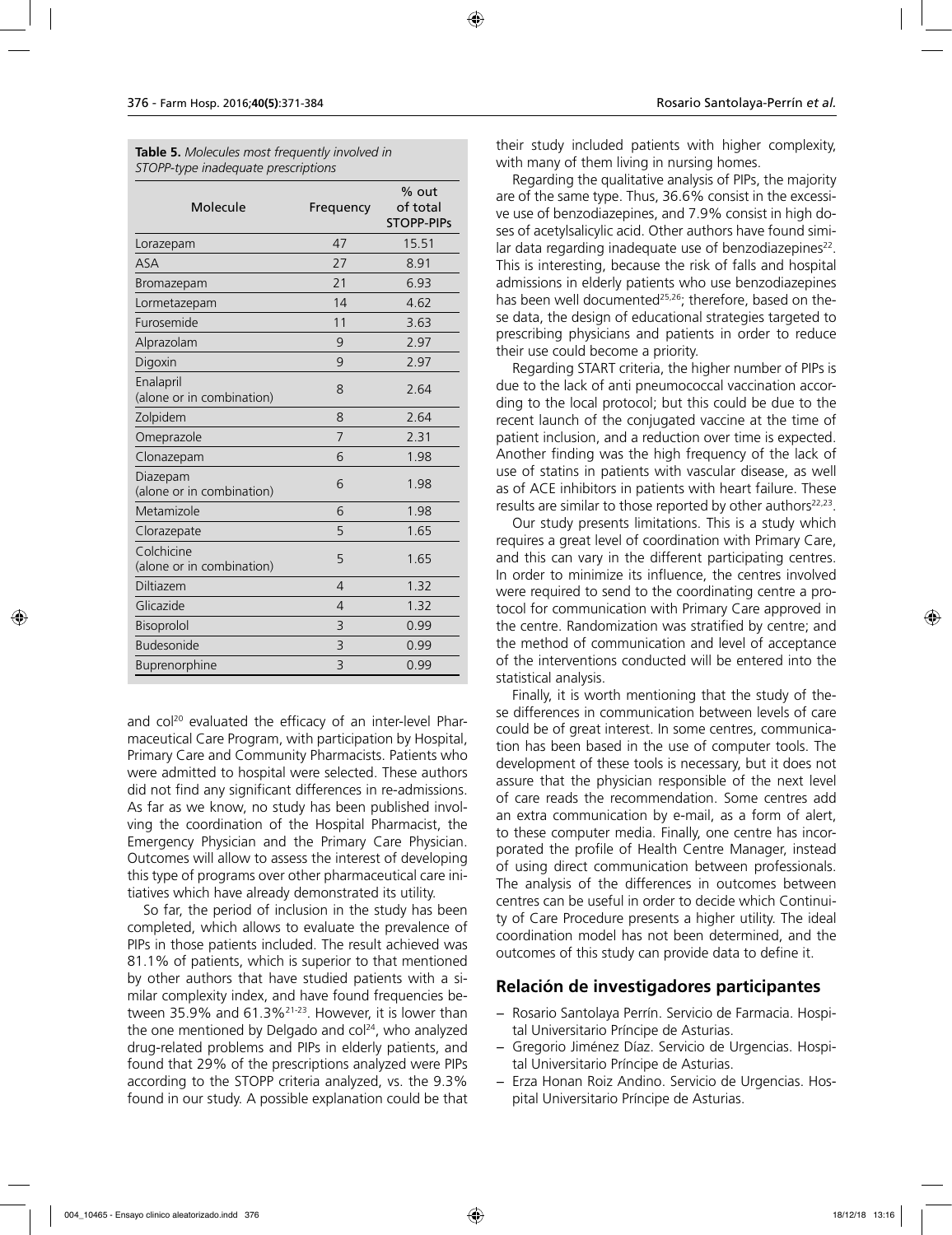- − Juan Arévalo Serrano. Servicio de Medicina Interna. Hospital Universitario Príncipe de Asturias.
- − Ana Ginés Palomares. Servicio de Farmacia. Hospital Universitario Príncipe de Asturias.
- − Isabel Sánchez Navarro. Servicio de Farmacia. Hospital Universitario Príncipe de Asturias.
- − Silvia García Ramos. Servicio de Farmacia. Hospital Universitario Príncipe de Asturias.
- − Nuria Galán Ramos. Servicio de Farmacia. Hospital de Manacor.
- − Pere Serra Simó. Servicio de Urgencias. Hospital de Manacor
- − Juan Manuel Rodríguez. Servicio de Farmacia. Hospital San Llatzer.
- − Albert Armengol Alert. Servicio de Farmacia. Hospital San Llatzer.
- − Beatriz Calderón Hernanz. Servicio de Farmacia. Hospital Son Llatzer.
- − Teresa García Martínez. Servicio de Farmacia. Hospital Son Llatzer.
- − Carla Liñana Granell. Servicio de Farmacia. Hospital Son Llatzer
- − Carmen López Doldan. Servicio de Farmacia. Hospital Son Llatzer.
- − Jesús Francisco Sierra Sánchez. Servicio de Farmacia. Hospital de Jerez.
- − Mª Teresa Moreno Carvajal. Servicio de Farmacia. Hospital de Jerez.
- − José Carlos García Ortiz. Servicio de Urgencias. Hospital de Jerez.

## **Conflicto de interés**

Los autores declaran no tener ningún conflicto de interés.

#### **Funding**

The study has been promoted by the REDFASTER Group of the Spanish Society of Hospital Pharmacy, and has been funded through grants for research and teaching and care projects for groups provided by the Society in 2013-2014.

## **Bibliography**

- 1. Jacknin G, Nakamura T, Smally AJ, Ratzan RM. Using pharmacists to optimize patient outcomes and costs in the ED. Am J Emerg Med. 2014;32:673-7.
- 2. Cohen V, Jellinek SP, Hatch A, Motov S. Effect of clinical pharmacists on care in the emergency department: A systematic review. Am J Health Syst Pharm. 2009;66:1353-61.
- 3. Patanwala AE, Sanders AB, Thomas MC, Acquisto NM, Weant KA, Baker SN, et al. A prospective, multicenter study of pharmacist activities resulting in medication error interception in the emergency department. Ann Emerg Med. 2012;59:369-73.
- 4. Ucha-Samartín M, Pichel-Loureiro A, Vázquez-López C, Álvarez Payero M, Pérez Parente D, Martínez-López de Castro N. [Economic impact of the resolution of drug related problems in an Emergency Department]. Farm Hosp 2013;37:59-64.
- 5. Pérez León M, Alonso Ramos H, González Munguía S, Marrero Penichet SM, Molero Gómez R. [Evaluation of the quality of scientific evidence of pharmaceutical interventions in an emergency department]. Farm Hosp 2014;38:123-9.
- 6. Baena Parejo MI, Juanes Borrego AM, Altimiras Ruiz J, Crespí Monjó M, García-Peláez M, Calderón Hernanz B, et al. Medication list assessment in Spanish hospital emergency departments. J Emerg Med 2015;48:416-23.
- 7. Urbieta Sanz E, Trujilano Ruiz A, García-Molina Sáez C, Galicia Puyol S, Caballero Requejo C, Piñera Salmerón P. [Implementation of a therapeutic reconciliation procedure at admission by the emergency department]. Farm Hosp 2014;38:430-7.
- 8. Hayes BD, Donovan JL, Smith BS, Hartman CA. Pharmacist-conducted medication reconciliation in an emergency department. Am J Health-Syst Pharm 2007;64:1720-3.
- 9. De Winter S, Spriet I, Indevuyst C, Vanbrabant P, Desruelles D, Sabbe M, et al. Pharmacist- versus physician-acquired medication history: a prospective study at the emergency department. Qual Saf Health Care 2010;19:371-5.
- 10. Kongkaew C, Noyce PR, Ashcroft DM. Hospital admissions associated with adverse drug reactions: a systematic review of prospective observational studies. Ann Pharmacother 2008;42:1017- 25.
- 11. Pérez Menéndez-Conde C, Bermejo Vicedo T, Delgado Silveira E, Carretero Accame E. Adverse drug reactions which provoke hospital admission. Farm Hosp Órgano Of Expr Científica Soc Esp Farm Hosp 2011;35:236-43.
- 12. American College of Emergency Physicians, American Geriatrics Society, Emergency Nurses Association, Society for Academic Emergency Medicine, Geriatric Emergency Department Guidelines Task Force. Geriatric emergency department guidelines. Ann Emerg Med 2014;63:e7-25.
- 13. Scott I, Jayathissa S. Quality of drug prescribing in older patients: is there a problem and can we improve it? Intern Med J 2010;40:7- 18.
- 14. By the American Geriatrics Society 2015 Beers Criteria Update Expert Panel. American Geriatrics Society 2015 Updated Beers Criteria for Potentially Inappropriate Medication Use in Older Adults. J Am Geriatr Soc 2015;63:2227-46.
- 15. O'Mahony D, O'Sullivan D, Byrne S, O'Connor MN, Ryan C, Gallagher P. STOPP/START criteria for potentially inappropriate prescribing in older people: version 2. Age Ageing 2015;44:213-8.
- 16. Gallagher P, O'Mahony D. STOPP (Screening Tool of Older Persons' potentially inappropriate Prescriptions): application to acutely ill elderly patients and comparison with Beers' criteria. Age Ageing 2008;37:673-9.
- 17. COMITE DE CONSENSO GIAF-UGR, GIFAF-USE, GIF-UGR. Tercer Consenso de Granada sobre Problemas Relacionados con Medicamentos (PRM) y Resultados Negativos asociados a la Medicacion (RNM). Ars Pharm 2007 48:5-17.
- 18. Santos-Ramos B, Otero López MJ, Galván-Banqueri M, Alfaro-Lara ER, Vega-Coca MD, Nieto-Martín MD, et al. [Health care models for patients with multiple chronic conditions and the role of the hospital pharmacy/the hospital pharmacist]. Farm Hosp 2012;36:506-17.
- 19. Okere AN, Renier CM, Tomsche JJ. Evaluation of the influence of a pharmacist-led patient-centered medication therapy management and reconciliation service in collaboration with emergency department physicians. J Manag Care Spec Pharm 2015;21:298-306.
- 20. Gorgas Torner MQ, Pàez Vives F, Camós Ramió J, de Puig Cabrera E, Jolonch Santasusagna P, Homs Peipoch E, et al. [Integrated pharmaceutical care programme in patients with chronic diseases]. Farm Hosp 2012;36:229-39.
- 21. Hudhra K, García-Caballos M, Jucja B, Casado-Fernández E, Espigares-Rodriguez E, Bueno-Cavanillas A. Frequency of potentially inappropriate prescriptions in older people at discharge according to Beers and STOPP criteria. Int J Clin Pharm 2014;36:596-603.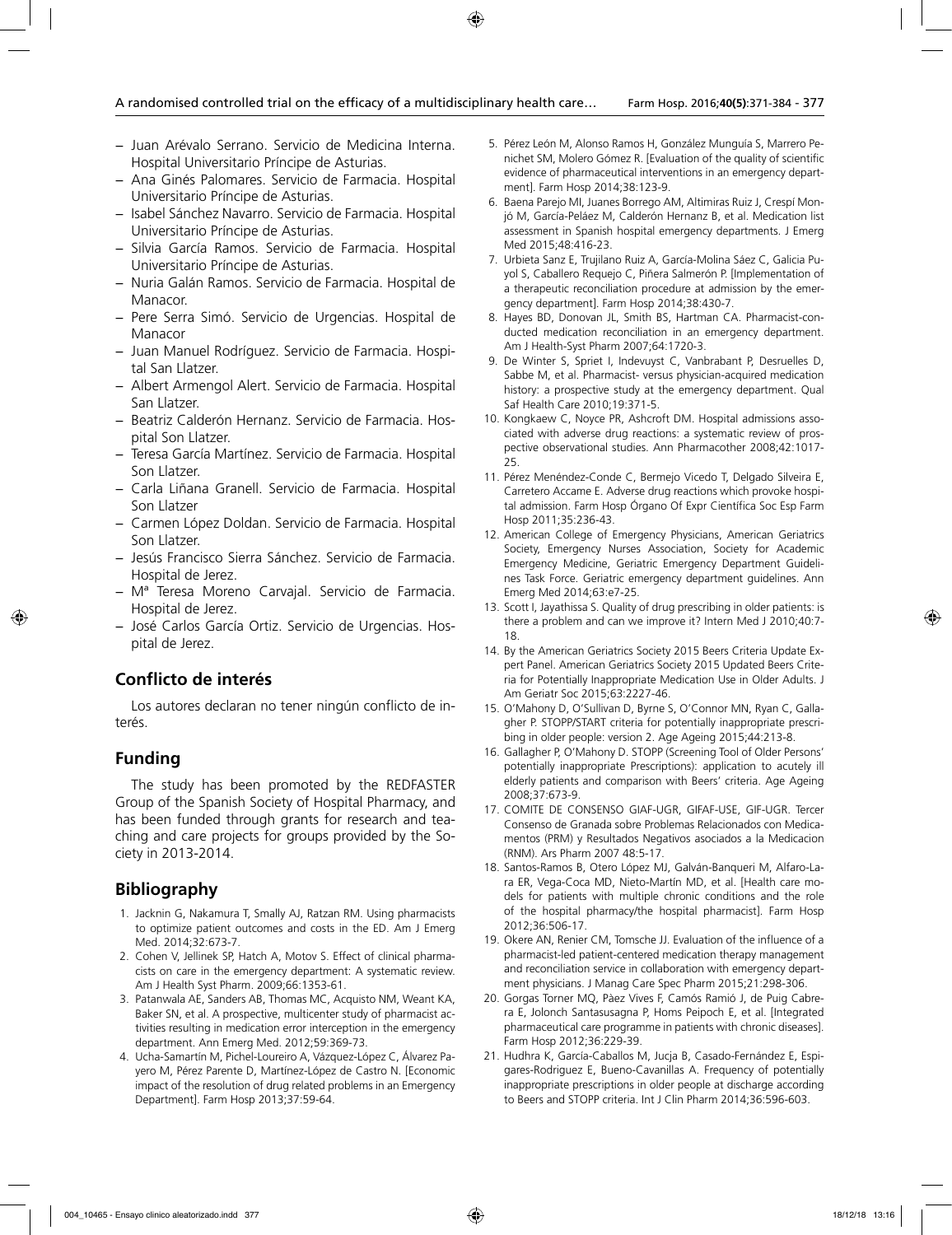- 22. San-José A, Agustí A, Vidal X, Formiga F, López-Soto A, Fernández-Moyano A, et al. Inappropriate prescribing to older patients admitted to hospital: a comparison of different tools of misprescribing and underprescribing. Eur J Intern Med 2014;25:710-6.
- 23. Yeste-Gómez I, Durán-García ME, Muiño-Miguez A, Gómez-Antúnez M, López-Berastegui O, Sanjurjo-Sáez M. [Potentially inappropriate prescriptions in the ambulatory treatment of elderly patients]. Rev Calid Asist 2014;29:22-8.
- 24. Delgado Silveira E, Fernandez-Villalba EM, García-Mina Freire M, Albiñana Pérez MS, Casajús Lagranja MP, Peris Martí JF. [The im-

### **Aportación del estudio a la literatura científica**

Este estudio está diseñado para evaluar la eficacia en términos de morbimortalidad de la creación de equipos de multidisciplinares para reducir las prescripciones inapropiadas en personas mayores. Es conocida la alta prevalencia de prescripciones inapropiadas en estos pacientes y el problema clínico y económico que ello supone. Por tanto, es interesante el diseño de estrategias para disminuirlas. En este estudio se presenta un modelo de equipo en el que están implicados médicos de urgencias, farmacéuticos y médicos de atención primaria. Por tratarse de una estrategia novedosa requiere la evaluación rigurosa de su utilidad clínica.

Un primer paso para el desarrollo de este proyecto es determinar la prevalencia del problema en los servicios de urgencias, aspecto que se recoge en este artículo. Además, el análisis cualitativo de estas prescripciones inapropiadas, permitirá priorizar dianas de actuación para intervenir sobre los problemas más prevalentes.

#### **Introducción**

La atención farmacéutica al paciente en urgencias es una actividad clínica de importancia creciente1,2. Se han publicado numerosos estudios, dentro y fuera de nuestro país, que ponen de manifiesto la alta prevalencia de problemas relacionados con la medicación en los pacientes atendidos en urgencias y la capacidad del farmacéutico de prevenirlos y resolverlos trabajando en colaboración con los equipos multidisciplinares que los atienden<sup>3-5</sup>.

En este contexto, una de las actividades más consolidadas es la revisión del tratamiento crónico que recibe el paciente6-9. Por un lado, los problemas relacionados con los medicamentos (PRM) ocasionan un porcentaje importante de ingresos hospitalarios<sup>10,11</sup>. Su identificación es necesaria para tratar el episodio agudo que presenta el paciente. Por otro lado, la revisión del tratamiento crónico forma parte del proceso de conciliación, necesario para adecuar la terapia crónica que recibe el paciente a la nueva situación clínica que presenta en el hospital.

Una de las poblaciones más susceptibles de presentar problemas relacionados con la medicación en los servipact of Pharmacy Intervention on the treatment of elderly multi-pathological patients]. Farm Hosp 2015;39:192-202.

- 25. Francis E, Dyks D, Kanji S. Influence of Admission to a Tertiary Care Hospital after a Fall on Use of Potentially Inappropriate Medications among Older Patients. Can J Hosp Pharm 2014;67:429- 35.
- 26. Ballokova A, Peel NM, Fialova D, Scott IA, Gray LC, Hubbard RE. Use of benzodiazepines and association with falls in older people admitted to hospital: a prospective cohort study. Drugs Aging 2014;31:299-310.

cios de urgencias es la constituida por las personas mayores. Este hecho ha sido reconocido por la American Geriatric Society y The American College of Emergency Physicians que recomienda la incorporación de un farmacéutico en los equipos que los atienden<sup>12</sup>. Se trata de una población que, a menudo, presenta comorbilidades asociadas y recibe multitud de medicamentos. Se ha estimado que el 6-30% de los ingresos en pacientes mayores se deben a problemas relacionados con los medicamentos y que un porcentaje importante se debe a prescripciones potencialmente inapropiadas (PPI)13.

Existen diversos métodos para identificar las PPI. Los criterios de Beers han sido los más referenciados en la literatura geriátrica internacional, pero tienen el inconveniente de incluir un porcentaje importante de fármacos no comercializados en Europa<sup>14</sup>. Los criterios STOPP-START son de más reciente introducción y su desarrollo clínico ha sido asumido por la European Union Geriatric Medicine Society<sup>15</sup>. Se trata de una herramienta que identifica tanto medicación potencialmente inapropiada (criterios STOPP) como omisiones potenciales de medicamentos (criterios START). Estos criterios presentan una asociación entre las PPI que detectan y el desarrollo de reacciones adversas superior a los criterios Beers<sup>16</sup>. Por todo ello, en los últimos años, en nuestro entorno, se están imponiendo los criterios STOPP START como método de detección de PPI.

El objetivo principal de este trabajo es determinar la prevalencia de PPI, definidas por los criterios STO-PP-START, en pacientes atendidos en el área de observación de urgencias. Se creará un programa multidisciplinar para fomentar la adhesión a estos criterios y será objeto de una publicación posterior el impacto de este programa en la reducción de visitas a urgencias e ingresos hospitalarios.

#### **Métodos**

Se trata de un ensayo clínico multicéntrico aleatorizado y controlado en pacientes mayores de 65 años que acudieron a los servicios de urgencias de los centros participantes y fueron atendidos en áreas de observación. Los pacientes debían recibir de forma ambulatoria, al menos, un fármaco para una patología crónica, definida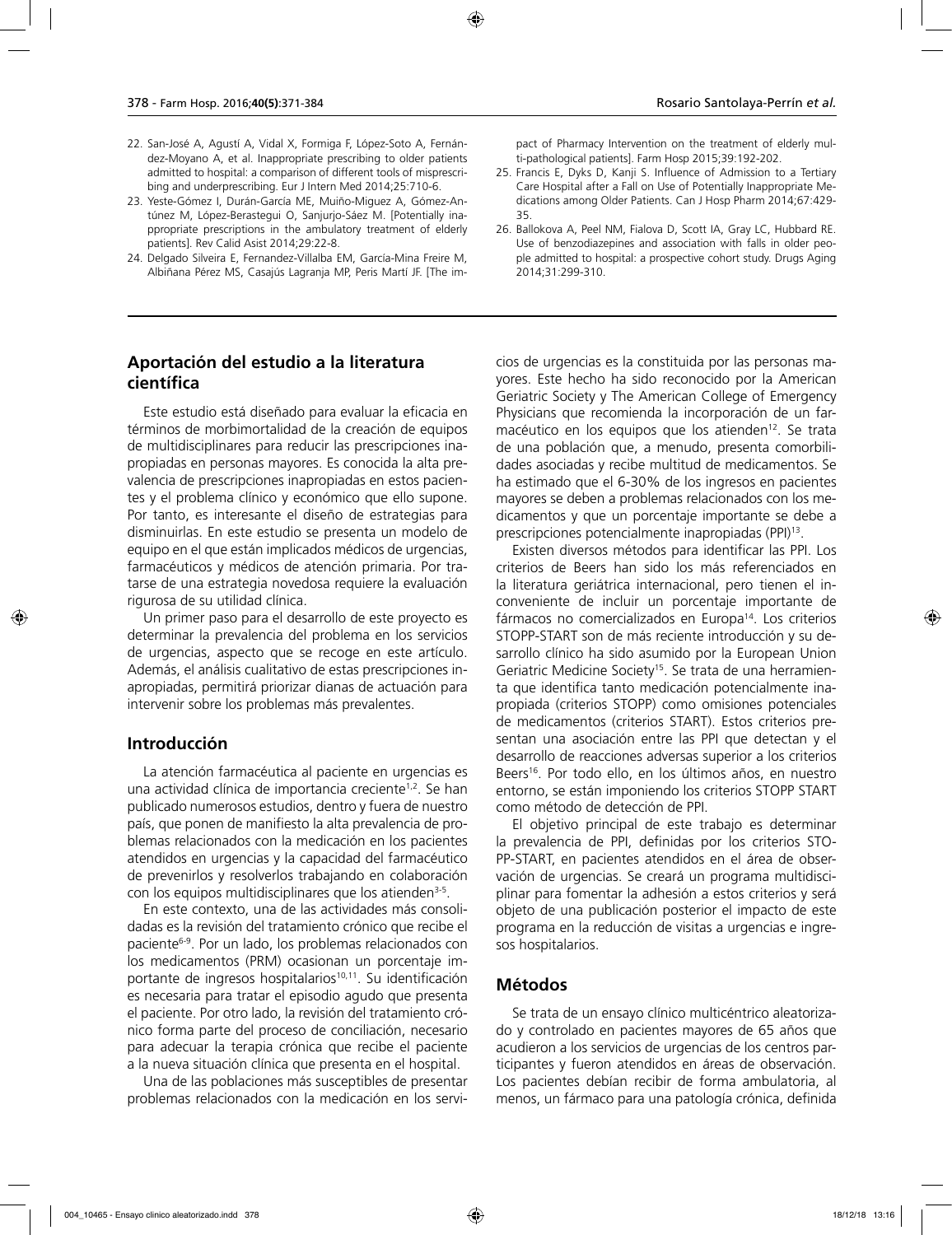como aquella de duración mayor de seis meses. Los criterios de exclusión fueron:

- − Pacientes atendidos por el servicio de psiquiatría en urgencias
- − Pacientes en seguimiento por cuidados paliativos.
- − Situaciones que imposibilitaran la comunicación: pacientes sin cuidador y con deterioro cognitivo, dificultades lingüísticas a pesar de la ayuda de un traductor.
- − No disponibilidad de una fuente de información escrita sobre el tratamiento crónico del paciente (informe de residencia, informe de alta hospitalaria del último año o informe de Atención Primaria), salvo que se pudiera comprobar físicamente el tratamiento que recibía el paciente.
- − Seguimiento de las patologías crónicas realizado en un centro médico privado.
- − Pacientes que no otorgaron su consentimiento informado por escrito para participar en el estudio.

Los pacientes fueron asignados de forma aleatoria al grupo control y al grupo de la intervención.

La intervención consistía en la aplicación de un programa de colaboración interprofesional entre farmacéuticos de hospital, médicos de urgencias y médicos de atención primaria. El farmacéutico revisaba el tratamiento previo a la vista a urgencias del paciente, evaluando su adecuación a los criterios STOPP START15. Se identificaban PPI de acuerdo con estos criterios y se comunicaba al médico de urgencias del estudio. Este podía corregirlo en el informe de alta de urgencias si el motivo de visita a urgencias estaba relacionado con la PPI. En el caso de que no se corrigiera en el informe de urgencias, se informaba de la PPI al médico de atención primaria una vez que el paciente había sido dado de alta, recomendándole que reevaluara el tratamiento y lo adecuara a las recomendaciones. Cada centro participante estableció, previo al inicio del estudio, su protocolo de comunicación con atención primaria aprobado por la dirección de cada centro (Tabla 1).

Si en el transcurso de este análisis del tratamiento crónico se detectaban PRM de acuerdo al 3º Consenso de Granada<sup>17</sup> no recogidos en los criterios STOPP START, también se recomendaba su corrección usando el mismo protocolo de comunicación y se registraban como covariables.

El grupo control recibía los cuidados médicos y farmacéuticos habituales. Se recogía los medicamentos crónicos que recibía, pero no se realizaba un análisis sistemático para la detección de PPI según los criterios STOPP START.

En el proyecto se definió, como variable principal, la combinación de visitas a urgencias e ingresos hospitalarios por cualquier causa por paciente-año a los 12 meses de realizar la intervención. Está variable deberá medirse, además, a los 3 y a los 6 meses. En este artículo se presentan los resultados de una variable secundaría definida el proyecto: los pacientes con PPI.

Para el cálculo del tamaño muestral se asumió que se produciría una reducción absoluta en las visitas a urgencias e ingresos hospitalarios urgentes del 18% eliminando las PPI y que el 60% de las recomendaciones realizadas al médico responsable se traducirían en correcciones de las PPI. Aplicando esta reducción, se estimó con un nivel de confianza del 95%, una precisión del método de observación del 5% y un poder estadístico del 80%, que eran necesarios 555 pacientes. Asumiendo que se producirán un 20% de pérdidas, el tamaño muestral calculado para llevar a cabo el estudio resultó de 666 pacientes.

Los pacientes fueron asignados de forma aleatoria al grupo control y al grupo de la intervención. Se realizó una aleatorización total por Centro hospitalario y por grupo de intervención El centro coordinador generó una tabla de números aleatorios para cada centro y fue el encargado de custodiar la lista de aleatorización de cada

| Centro         | Protocolo de comunicación                                                                                                                                                                                                                                                                                                                                                                                          |
|----------------|--------------------------------------------------------------------------------------------------------------------------------------------------------------------------------------------------------------------------------------------------------------------------------------------------------------------------------------------------------------------------------------------------------------------|
|                | La comunicación con el MAP se realiza vía correo electrónico institucional con doble envío por paciente (primer<br>correo encriptado para salvaguardar la identidad del paciente). La recomendación terapéutica a veces se especifica<br>en informe de alta que se entrega a paciente.                                                                                                                             |
|                | Información a los centros de salud a través de correo electrónico institucional dirigido a los directores de cada<br>Unidad Clínica. Se envía las recomendaciones al farmacéutico de AP por correo institucional y, posteriormente, se<br>envían éstas a los directores de los centros de AP utilizando el modelo de envío de recomendaciones. Los directores<br>envían recomendaciones a los MAP para valoración. |
| 3              | La recomendación terapéutica, firmada por el farmacéutico y el médico de urgencias, se especifica en la historia<br>clínica electrónica compartida. El MAP al abrir la historia, necesariamente, ve la recomendación y un icono marca<br>que se trata de un paciente incluido en este estudio. Desde el servicio de urgencias se cita al paciente para<br>seguimiento al alta por MAP                              |
| $\overline{4}$ | La recomendación terapéutica se especifica en la historia clínica electrónica compartida entre AP y AE especializada.<br>También se envía por correo electrónico la recomendación al MAP responsable del paciente                                                                                                                                                                                                  |

**Tabla 1.** *Modelos de comunicación entre hospital y atención primaria* 

MAP: médico de atención primaria AP: atención primaria; AE: atención especializada.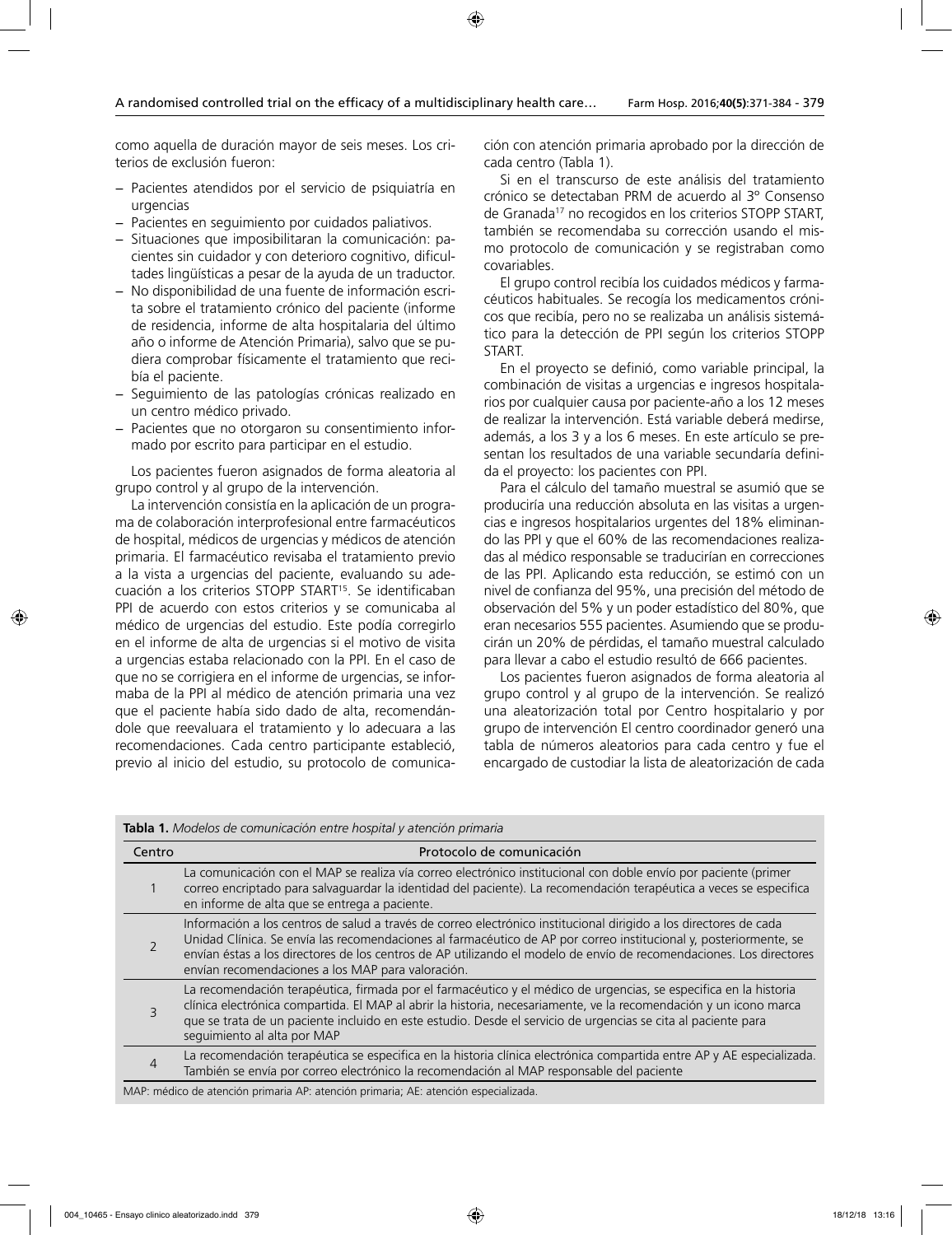centro. Los investigadores recibieron sobres cerrados. La selección de pacientes fue consecutiva. Una vez que el paciente firmaba el consentimiento informado para participar en el estudio, el investigador procedía a abrir el sobre de aleatorización.

#### **Análisis estadístico**

El análisis de las variables se realizó mediante la prueba Chi-cuadrado para las variables categóricas, mediante la t de Student para las variables continuas que siguieron una distribución normal, y mediante la prueba de U de Mann-Whitney para las variables que no siguieron la distribución normal. Se calculó la media y su desviación típica, la mediana y el rango intercuartíl o las frecuencias absolutas y relativas, según procediera.

Para el análisis estadístico de los datos se empleó el paquete estadístico SPSS versión 18.0 (SPSS Inc, Chicago, IL, USA). Se consideraron significativos valores de *P*<0,05.

Al finalizar el estudio se analizará la variable principal y se empleará un modelo de regresión de Poisson. En el modelo se incluirá la influencia de otras variables: aceptación o no de la intervención, presencia de PPI según criterios STOPP START, índice de comorbilidad de Charlson, sexo, edad, procedencia del paciente (domicilio o centro sociosanitario), número de medicamentos, centro de investigación, método de comunicación con atención primaria y presencia de PRM. El análisis se realizará por intención de tratar.

Para la variable mortalidad se empleará un método de regresión de Cox y se estudiará la influencia de las otras variables, de igual forma que en la variable principal.

#### **Aspectos éticos**

El estudio fue aprobado por el Comité de Ética e Investigación Clínica del centro coordinador y ha recibió la aprobación de la Agencia Española del medicamento.

Los pacientes que han participado en el estudio fueron informados de manera oral y escrita y firmaron el consentimiento informado en el caso de acceder a participar.

El tratamiento de los datos se realizó conforme a la Ley Orgánica 15/1999, de 13 de diciembre, de Protección de Datos de Carácter Personal.

### **Resultados**

El estudio está siendo llevado a cabo en cuatro centros y ya ha finalizado el periodo de inclusión. En total se han incluido 666 pacientes, de los cuales, uno se excluyó antes de realizarse la intervención porque ya había sido incluido anteriormente. De los 665 sujetos restantes, 342 pacientes fueron asignados aleatoriamente al grupo control y 323 al grupo de la intervención. Las características de los pacientes incluidos se detallan en la tabla 2.

Para la estimación de la prevalencia de PPI solo se ha tenido en cuenta, tal y como figuraba en el protocolo, los pacientes del grupo de la intervención.

En total, este grupo presentó 3243 prescripciones de medicamentos de las cuales 303 (9,3%; IC 95%: 8,3- 10,4) eran PPI de tipo STOPP. Por otro lado, se identificaron 278 medicamentos que el paciente no recibía y debían iniciarse según los criterios START lo que supone un 8,6% (IC 95%: 7,6-9,5) sobre el total de los prescripciones analizadas.

En cuanto al número de pacientes que presentaron PPI, de los 323 pacientes asignados al grupo de la intervención, 262 presentaron alguna PPI lo que supone una prevalencia del 81,1%. (IC 95%: 76,8-85,4) La mayoría de las PPI fueron de tipo STOPP.

La descripción de los tipos de PPI más frecuentes se detalla en la tabla 3 y 4. La mayoría de las PPI de tipo STOPP se refirieron al empleo inadecuado de benzodiacepinas, seguido del empleo de antiagregantes. Los principios activos más frecuentemente implicados en PPI de tipo STOPP se describen en la tabla 5. En cuanto a las PPI de tipo de tipo START, la más frecuente fue el incumplimiento de la vacunación antineumocócica.

| Características                         | Grupo control | Grupo intervencion | P     |
|-----------------------------------------|---------------|--------------------|-------|
| Sexo:                                   |               |                    | 0.614 |
| Mujer                                   | 183 (53,5%)   | 166 (51,6%)        |       |
| Hombre                                  | 159 (46,5%)   | 156 (48,4%)        |       |
| Edad: media (DE)                        | 78,2 (7,82)   | 78,99 (7,59)       | 0,129 |
| Procedencia:                            |               |                    | 0,445 |
| Domicilio                               | 327 (95,6%)   | 313 (97,5%)        |       |
| Centro sociosanitario                   | 13(3,8%)      | $7(2,2\%)$         |       |
| Charlson ajustado a la edad: media (DE) | 2,85(2,3)     | 3,05(2,15)         | 0,077 |
| Nº medicamentos: mediana, (RIC)         | 8(5)          | 9(6)               | 0,008 |
| Pacientes que ingresan                  | 148 (43,3%)   | 169 (52,5%)        | 0,018 |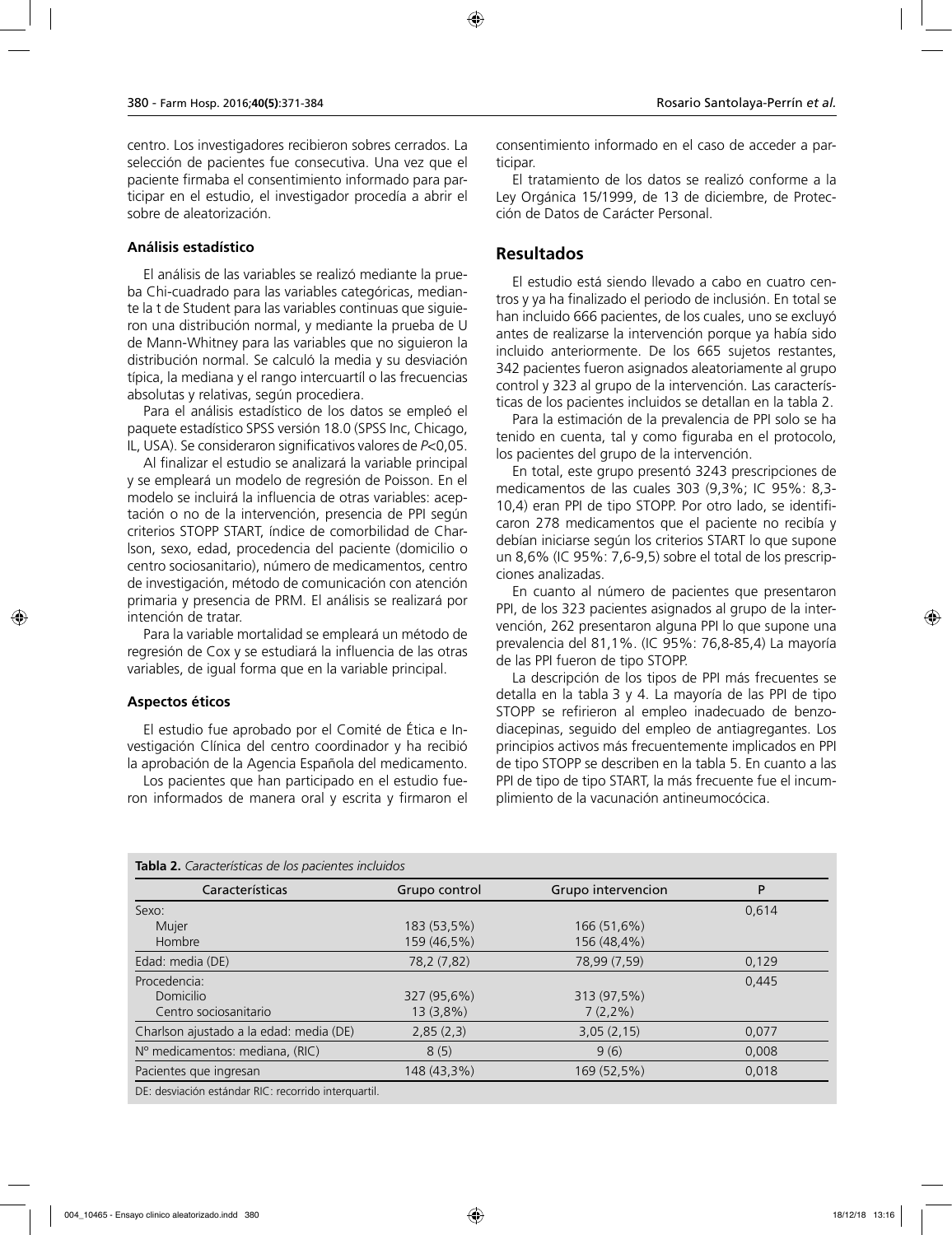**Tabla 3.** *Descripcion de las prescripciones potencialmente inapropiadas tipo STOPP más prevalentes*

| Criterio STOPP                                                                                            | $N^{\circ}$ PPI | $\%$  |
|-----------------------------------------------------------------------------------------------------------|-----------------|-------|
| Utilización de benzodiazepinas durante más de 4 semanas                                                   | 111             | 36,63 |
| Prescripción de dos fármacos de la misma clase                                                            | 25              | 8,25  |
| AAS en tratamiento crónico a dosis superiores a 160 mg al día                                             | 24              | 7,92  |
| IECA o ARA2 en pacientes con hiperpotasemia                                                               | 15              | 4,95  |
| Prescripcion sin indicación basada en la evidencia                                                        | 10              | 3,30  |
| Opioides pautados sin laxante                                                                             | 9               | 2,97  |
| Diuréticos tiazídicos con hipopotasemia, hiponatremia, hipercalcemia significativa o antecedentes de gota | 6               | 1,98  |
| Sulfonilureas larga duración en diabetes mellitus II                                                      | 6               | 1,98  |
| Diurético del asa para hipertensión en pacientes con incontinencia urinaria                               | 5               | 1,65  |
| AINE en combinación con anticoagulantes orales                                                            | 5               | 1,65  |
| Digoxina en tratamiento crónico a dosis superiores a 125 mcg/día con TFGe < 30 ml/min/1,73 m <sup>2</sup> | 5               | 1,65  |
| AINE con TFGe $<$ 50 ml/min/1,73 m <sup>2</sup>                                                           | 5               | 1,65  |
| AINE o colchicina a largo plazo (> 3 meses) para el tratamiento crónico de la gota                        | 5               | 1,65  |
| Hipnóticos Z y riesgo caídas                                                                              | 5               | 1,65  |
| PPI: prescripción potencialmente inapropiada.                                                             |                 |       |

# **Tabla 4.** *Descripción de las prescripciones inapropiadas tipo START más prevalentes*

| <b>Criterio START</b>                                                                                                                                                                 | $N^{\circ}$ PPI | $\frac{0}{0}$ |
|---------------------------------------------------------------------------------------------------------------------------------------------------------------------------------------|-----------------|---------------|
| Vacuna neumocócica según protocolo local                                                                                                                                              | 134             | 48,20         |
| Estatinas con antecedentes bien documentados de enfermedad vascular coronaria, cerebral o periférica                                                                                  | 26              | 9,35          |
| Vacuna anual contra la gripe                                                                                                                                                          | 24              | 8,63          |
| IECA en la insuficiencia cardiaca sistólica y/o cardiopatía isquémica                                                                                                                 | 16              | 5,76          |
| Laxantes en pacientes que reciben opiodes de forma regular                                                                                                                            | 14              | 5,04          |
| Suplementos de calcio y vitamina D en pacientes con osteoporosis conocida y/o fracturas por fragilidad<br>previas y/o densidad mineral ósea con T inferior a -2,5 en múltiples puntos | 9               | 3,24          |
| Suplementos de vitamina D en pacientes mayores que no salen de casa, sufren caídas o tienen osteopenia                                                                                | 9               | 3,24          |
| Antiagregantes con antecedentes bien documentados de enfermedad vascular coronaria,<br>cerebral o periférica                                                                          | 7               | 2,52          |
| IECA en ICC o enfermedad arterial coronaria bien documentada                                                                                                                          | 7               | 2,52          |
| Beta bloqueante en cardiopatía isquémica                                                                                                                                              | 5               | 1,80          |
| Agonista beta-2 o antimuscarínico (p. ej., ipratropio, tiotropio) inhalado pautado en el asma o la EPOC<br>leve a moderada                                                            | 5               | 1,80          |
| DDL: proscripción potopcialmente inapropiada                                                                                                                                          |                 |               |

PPI: prescripción potencialmente inapropiada.

#### **Discusión**

Los pacientes mayores de 65 años son pacientes pluripatológicos que transitan a menudo por los distintos niveles asistenciales. Por ello, se están desarrollando distintas estrategias encaminadas a facilitar una adecuada continuidad asistencial<sup>18</sup>. Nuestro programa de colaboración entre profesionales de urgencias, farmacia y atención primaria para el manejo de la medicación en pacientes mayores es una iniciativa interesante ya que estos pacientes acuden con frecuencia a los servicios de urgencias. Los resultados de este estudio permitirán evaluar si estos equipos son capaces de mejorar la morbimortalidad de los pacientes a través de la disminución de PPI.

Por otro lado, a pesar de que la atención farmacéutica en los servicios de urgencias es una práctica cada vez más asentada, pocos estudios han medido el impacto en variables clínicas y pocos se centran en intervenciones sobre los tratamientos crónicos dirigidos al médico de atención primaria. Okere y col<sup>19</sup> realizaron un estudio de características similares y no consiguieron demostrar una reducción en las visitas a urgencias hospitalarias aunque sí disminuyeron la atención urgente de los pacientes. Por tratarse de un estudio realizado en otro sistema sanitario, los resultados pueden no ser comparables. Por su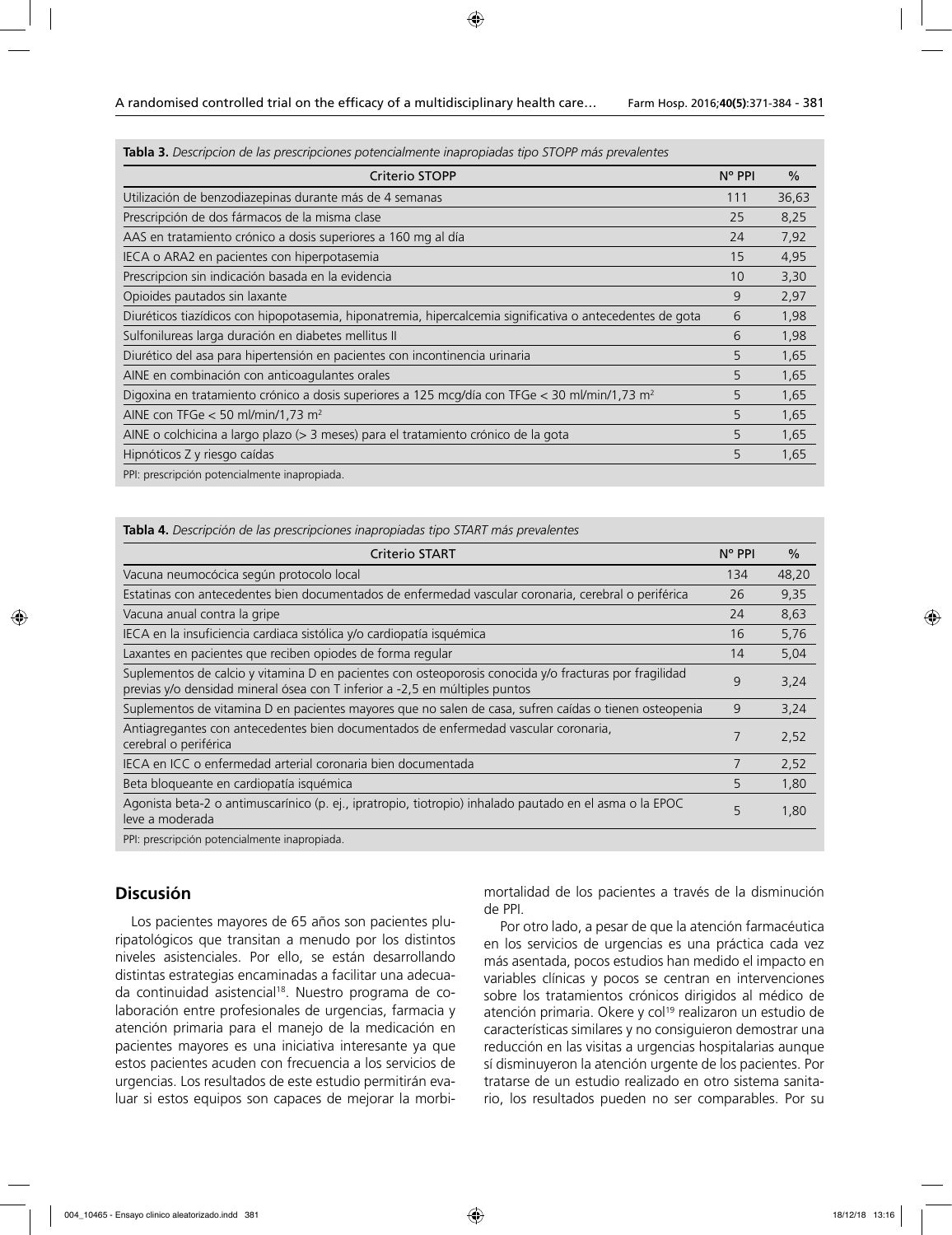| Tabla 5. Principios activos más frecuentemente          |  |  |  |
|---------------------------------------------------------|--|--|--|
| implicados en prescripciones inapropiadas de tipo STOPP |  |  |  |

| Principio activo                    | Frecuencia     | % sobre<br>total<br><b>PPI STOPP</b> |
|-------------------------------------|----------------|--------------------------------------|
| Lorazepam                           | 47             | 15,51                                |
| <b>ASA</b>                          | 27             | 8,91                                 |
| Bromazepam                          | 21             | 6,93                                 |
| Lormetazepam                        | 14             | 4,62                                 |
| Furosemida                          | 11             | 3,63                                 |
| Alprazolam                          | 9              | 2,97                                 |
| Digoxina                            | 9              | 2,97                                 |
| Enalapril<br>(solo o en asociación) | 8              | 2,64                                 |
| Zolpidem                            | 8              | 2,64                                 |
| Omeprazol                           | 7              | 2,31                                 |
| Clonazepam                          | 6              | 1,98                                 |
| Diazepam<br>(solo o en asociación)  | 6              | 1,98                                 |
| Metamizol                           | 6              | 1,98                                 |
| Cloracepato                         | 5              | 1,65                                 |
| Colchicina<br>(sola o asociación)   | 5              | 1,65                                 |
| Diltiazem                           | 4              | 1,32                                 |
| Glicazida                           | $\overline{4}$ | 1,32                                 |
| Bisoprolol                          | 3              | 0,99                                 |
| Budesonida                          | 3              | 0,99                                 |
| Buprenorfina                        | 3              | 0,99                                 |

parte, Gorgas y col<sup>20</sup> evaluaron la eficacia de una programa de atención farmacéutica interniveles con participación de farmacéuticos de hospital, de atención primaria y comunitarios. Se seleccionaron pacientes que ingresaron en el hospital. Estos autores no encontraron diferencias significativas en los reingresos. No se ha publicado, hasta donde sabemos, ningún estudio que implique la coordinación del farmacéutico y médico de urgencias y el médico de atención primaria. Los resultados permitirán conocer si es interesante el desarrollo de este tipo de programas frente a otras iniciativas de atención farmacéutica más validadas.

Hasta el momento se ha finalizado el periodo de inclusión del estudio lo que permite evaluar la prevalencia de PPI de los pacientes atendidos. El resultado obtenido, 81,1% de pacientes, es superior al referido por otros autores de nuestro entorno que incluyen pacientes con un índice de complejidad similar y encuentran frecuencias entre el 35,9% y el 61,3%21-23. Sin embargo, es inferior al referido por Delgado y col<sup>24</sup> que analizaron problemas

relacionados con la medicación y PPI en pacientes mayores y encontraron que el 29% de las prescripciones analizadas eran PPI según los criterios analizados STOPP, frente al 9,3% encontrado en nuestro estudio. Una posible explicación es que en su estudio se incluyeron pacientes de mayor complejidad, muchos de ellos residentes en centros socio sanitarios.

En cuanto al análisis cualitativo de las PPI, se observa que la mayoría son del mismo tipo. Así, el 36,6% se refieren a la sobreutilización de benzodiacepinas y el 7,9% a dosis altas de acido acetilsalicílico. Otros autores han encontrado datos parecidos en la utilización inapropiada de benzodiacepinas<sup>22</sup>. Esto es interesante porque está bien documentado el riesgo de caídas e ingresos hospitalarios en pacientes mayores que utilizan benzodiacepinas25,26, por lo que a partir de estos datos, puede priorizarse el diseño de estrategias educacionales dirigidas a los prescriptores y a pacientes para disminuir su utilización.

En lo que se refiere a los criterios START, el mayor número de PPI se debe a la no vacunación del neumococo según protocolo local, pero esto puede deberse a la reciente inclusión de la vacuna conjugada en el momento de la inclusión de pacientes y es previsible que vaya disminuyendo con el tiempo. También se encontró una alta frecuencia de no utilización de estatinas en pacientes con enfermedad vascular, así como IECAs en pacientes con insuficiencia cardiaca. Estos resultados coinciden con los de otros autores<sup>22,23</sup>.

Nuestro estudio presenta limitaciones. Se trata de un estudio que requiere una gran coordinación con atención primaria y esta puede ser distinta según los centros participantes. Para minimizar su influencia fue requisito que los centros participantes enviaran al centro coordinador un protocolo de comunicación con atención primaria aprobado en el centro. La randomización se realizó estratificada por centro y se introducirá en el análisis estadístico el método de comunicación y el grado de aceptación de las intervenciones realizadas.

Por último, cabe mencionar que el estudio de estas diferencias en la comunicación entre niveles asistenciales puede resultar de mucho interés. En unos centros, la comunicación se ha basado en la utilización de herramientas informáticas. El desarrollo de estas herramientas es necesario, pero cabe preguntarse si ante tanta información disponible en la actualidad debido al desarrollo de historias clínicas informatizadas compartidas, no puede ocurrir que el médico responsable del siguiente nivel no lea con detenimiento todas las recomendaciones. Hay centros que a estos medios informáticos añaden una comunicación extra vía correo electrónico a modo de alerta. Por último, un centro ha incorporado la figura del director de centro de salud, en lugar de basarse en la comunicación directa entre profesionales. El análisis de las diferencias de resultados entre centros, puede ser útil para decidir qué procedimientos de con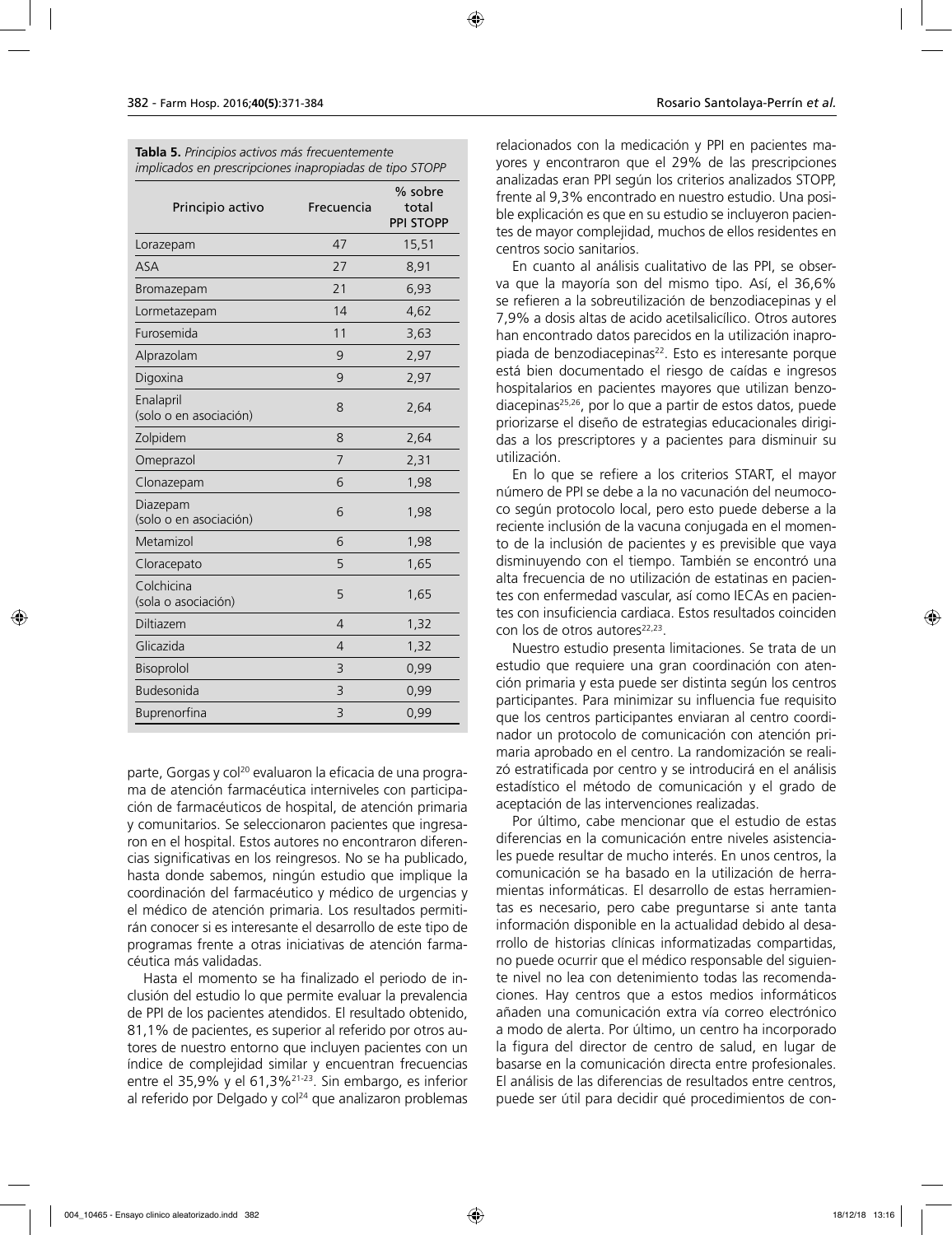tinuidad asistencial resultan de mayor utilidad. No se ha determinado cuál es el modelo de coordinación ideal y los resultados de este estudio pueden aportar datos para definirlo.

### **Relación de investigadores participantes**

- − Rosario Santolaya Perrín. Servicio de Farmacia. Hospital Universitario Príncipe de Asturias.
- − Gregorio Jiménez Díaz. Servicio de Urgencias. Hospital Universitario Príncipe de Asturias.
- − Erza Honan Roiz Andino. Servicio de Urgencias. Hospital Universitario Príncipe de Asturias.
- − Juan Arévalo Serrano. Servicio de Medicina Interna. Hospital Universitario Príncipe de Asturias.
- − Ana Ginés Palomares. Servicio de Farmacia. Hospital Universitario Príncipe de Asturias.
- − Isabel Sánchez Navarro. Servicio de Farmacia. Hospital Universitario Príncipe de Asturias.
- − Silvia García Ramos. Servicio de Farmacia. Hospital Universitario Príncipe de Asturias.
- − Nuria Galán Ramos. Servicio de Farmacia. Hospital de Manacor.
- − Pere Serra Simó. Servicio de Urgencias. Hospital de Manacor
- − Juan Manuel Rodríguez. Servicio de Farmacia. Hospital San Llatzer.
- − Albert Armengol Alert. Servicio de Farmacia. Hospital San Llatzer.
- − Beatriz Calderón Hernanz. Servicio de Farmacia. Hospital Son Llatzer.
- − Teresa García Martínez. Servicio de Farmacia. Hospital Son Llatzer.
- − Carla Liñana Granell. Servicio de Farmacia. Hospital Son Llatzer
- − Carmen López Doldan. Servicio de Farmacia. Hospital Son Llatzer.
- − Jesús Francisco Sierra Sánchez. Servicio de Farmacia. Hospital de Jerez.
- − Mª Teresa Moreno Carvajal. Servicio de Farmacia. Hospital de Jerez.
- − José Carlos García Ortiz. Servicio de Urgencias. Hospital de Jerez.

# **Conflicto de interés**

Los autores declaran no tener ningún conflicto de interés.

## **Financiación**

El estudio está promovido por el grupo REDFASTER de la Sociedad Española de Farmacia Hospitalaria y ha sido financiado a través de las ayudas de investigación y proyectos docentes y asistenciales para grupos de la Sociedad en la convocatoria 2013-2014.

### **Bibliografía**

- 1. Jacknin G, Nakamura T, Smally AJ, Ratzan RM. Using pharmacists to optimize patient outcomes and costs in the ED. Am J Emerg Med. 2014;32:673-7.
- 2. Cohen V, Jellinek SP, Hatch A, Motov S. Effect of clinical pharmacists on care in the emergency department: A systematic review. Am J Health Syst Pharm. 2009;66:1353-61.
- 3. Patanwala AE, Sanders AB, Thomas MC, Acquisto NM, Weant KA, Baker SN, et al. A prospective, multicenter study of pharmacist activities resulting in medication error interception in the emergency department. Ann Emerg Med. 2012;59:369-73.
- 4. Ucha-Samartín M, Pichel-Loureiro A, Vázquez-López C, Álvarez Payero M, Pérez Parente D, Martínez-López de Castro N. [Economic impact of the resolution of drug related problems in an Emergency Department]. Farm Hosp 2013;37:59-64.
- 5. Pérez León M, Alonso Ramos H, González Munguía S, Marrero Penichet SM, Molero Gómez R. [Evaluation of the quality of scientific evidence of pharmaceutical interventions in an emergency department]. Farm Hosp 2014;38:123-9.
- 6. Baena Parejo MI, Juanes Borrego AM, Altimiras Ruiz J, Crespí Monjó M, García-Peláez M, Calderón Hernanz B, et al. Medication list assessment in Spanish hospital emergency departments. J Emerg Med 2015;48:416-23.
- 7. Urbieta Sanz E, Trujilano Ruiz A, García-Molina Sáez C, Galicia Puyol S, Caballero Requejo C, Piñera Salmerón P. [Implementation of a therapeutic reconciliation procedure at admission by the emergency department]. Farm Hosp 2014;38:430-7.
- 8. Hayes BD, Donovan JL, Smith BS, Hartman CA. Pharmacist-conducted medication reconciliation in an emergency department. Am J Health-Syst Pharm 2007;64:1720-3.
- 9. De Winter S, Spriet I, Indevuyst C, Vanbrabant P, Desruelles D, Sabbe M, et al. Pharmacist- versus physician-acquired medication history: a prospective study at the emergency department. Qual Saf Health Care 2010;19:371-5.
- 10. Kongkaew C, Noyce PR, Ashcroft DM. Hospital admissions associated with adverse drug reactions: a systematic review of prospective observational studies. Ann Pharmacother 2008;42:1017-25.
- 11. Pérez Menéndez-Conde C, Bermejo Vicedo T, Delgado Silveira E, Carretero Accame E. Adverse drug reactions which provoke hospital admission. Farm Hosp Órgano Of Expr Científica Soc Esp Farm Hosp 2011;35:236-43.
- 12. American College of Emergency Physicians, American Geriatrics Society, Emergency Nurses Association, Society for Academic Emergency Medicine, Geriatric Emergency Department Guidelines Task Force. Geriatric emergency department guidelines. Ann Emerg Med 2014;63:e7-25.
- 13. Scott I, Jayathissa S. Quality of drug prescribing in older patients: is there a problem and can we improve it? Intern Med J 2010;40:7- 18.
- 14. By the American Geriatrics Society 2015 Beers Criteria Update Expert Panel. American Geriatrics Society 2015 Updated Beers Criteria for Potentially Inappropriate Medication Use in Older Adults. J Am Geriatr Soc 2015;63:2227-46.
- 15. O'Mahony D, O'Sullivan D, Byrne S, O'Connor MN, Ryan C, Gallagher P. STOPP/START criteria for potentially inappropriate prescribing in older people: version 2. Age Ageing 2015;44:213-8.
- 16. Gallagher P, O'Mahony D. STOPP (Screening Tool of Older Persons' potentially inappropriate Prescriptions): application to acutely ill elderly patients and comparison with Beers' criteria. Age Ageing 2008;37:673-9.
- 17. COMITE DE CONSENSO GIAF-UGR, GIFAF-USE, GIF-UGR. Tercer Consenso de Granada sobre Problemas Relacionados con Medicamentos (PRM) y Resultados Negativos asociados a la Medicacion (RNM). Ars Pharm 2007 48:5-17.
- 18. Santos-Ramos B, Otero López MJ, Galván-Banqueri M, Alfaro-Lara ER, Vega-Coca MD, Nieto-Martín MD, et al. [Health care models for patients with multiple chronic conditions and the role